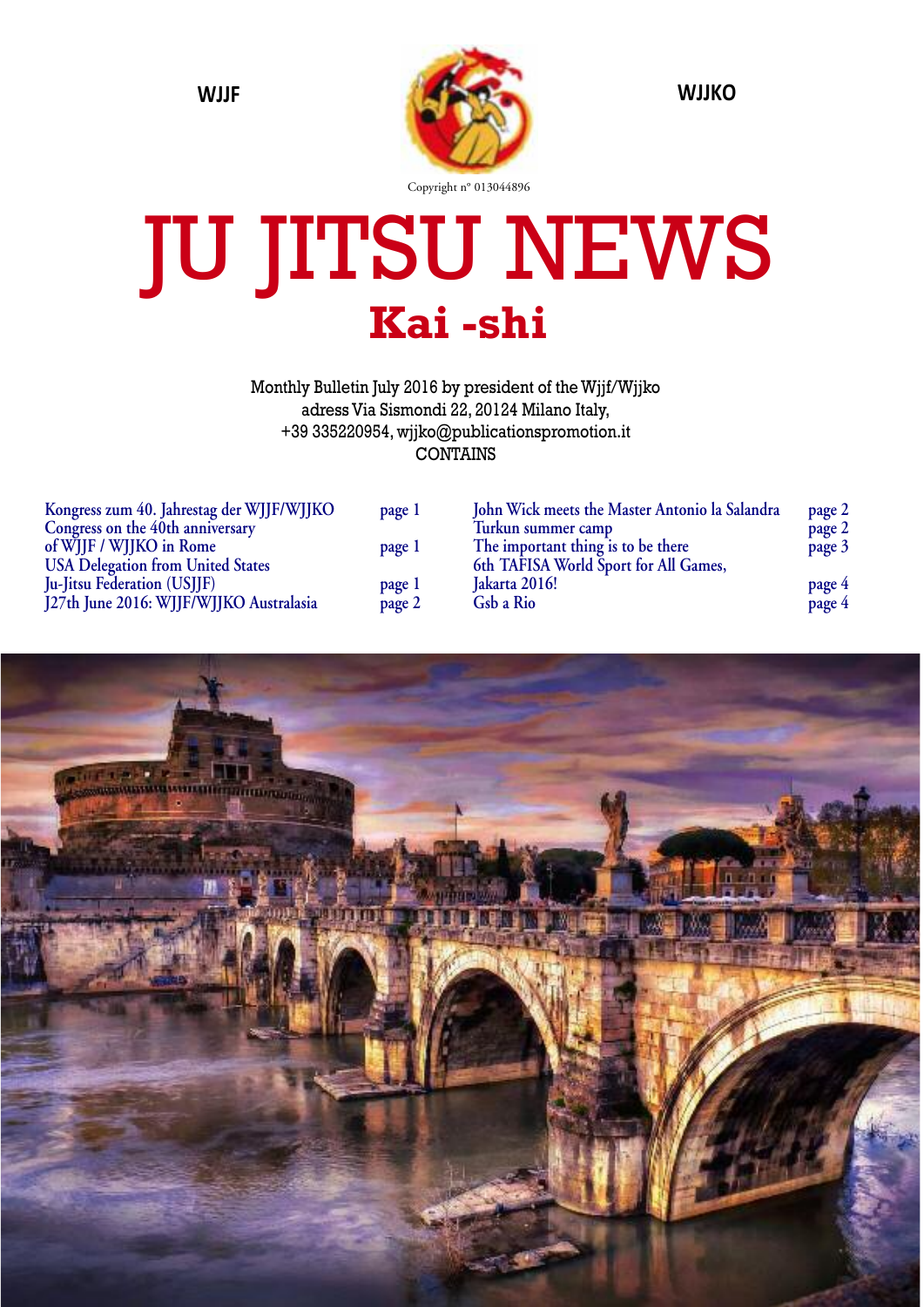

Wjjf/Wjjko member of Wjj Confederation, recognized by Tafisa (IOC) 25 OCTOBER 2013

#### **Kongress zum 40. Jahrestag der WJJF/WJJKO in Rom vom 10.-12. Juni 2016**

Der Einladung zu diesem einzigartigen Kongress folgte eine Delegation von 15 Personen der WJJF - Deutschland. Unter anderem der Ehrenpräsident Sepp Oberhollenzer, der Präsident Richard Schmidt, die Vizepräsidenten Torsten Kosuch u. Rudi Strobel in Begleitung ihrer Frauen. Sportler aus Leipzig und Süssen vervollständigten die Delegation.

Bei dem Kongress wurde die Führung der WJJF neu geordnet und neue Ämter vergeben. So wurde Sepp Oberhollenzer zum Vizepräsidenten von Europa gewählt.

Doch nicht nur die Wahlen standen im Mittelpunkt der Veranstaltung. Es trafen sich mehrere Hochrangige Persönlichkeiten des Kampfsports: Roland Maroteaux (Frankreich), George Popper (Ungarn), Pham Xuan Tong (Vietnam), Auvo Niiniketo (Finnland), Istvan Kelemen (Ungarn), Rigan Machado (Brasilien), Paul Hoglund (Schweden).

Alle verfolgen dasselbe Ziel: Jiu-Jitsu national und international auf einen zukunftsträchtigen Weg zu bringen.

Auf den 11 Tatami trainierten in diesen Tagen mehr als 600 Personen. Insgesamt nahmen 50 Meister aus 28 Nationen teil: u.a. Australien, Bulgarien, Brasilien, Cuba, Finnland, Frankreich, Deutschland, Japan, Großbritannien, Griechenland, Guatemala, Irland, Israel, Kuwait, Niederlande, Poland, Tschechische Republik, Russland, Spanien, Schweden, Schweiz, Türkei, Ungarn, USA. Vor der Mittagspause wurden vom Shike G.Bortoletti etliche Ehrungen vorgenommen.

Beim Galaabend konnten wichtige Kontakte geknüpft und wertvolle Informationen ausgetauscht werden. Am Abend wurde dann mit dem Thema: "Das antike Rom" in römischen Kleidern gefeiert, bei dem auch einige Ehrungen durch Shike G.Bertoletti vorgenommen wurden. Nach dem schönen und hervorragend organisierten Abend ging es wieder zurück ins Hotel.

Am Sonntag wurde noch das alte Rom besichtigt, bevor am Montag die Heimreise angetreten wurde.

So kamen alle mit neuen Erfahrungen und tollen Eindrücken wieder in Deutschland an.

Besten Dank für die herzliche Aufnahme in Rom und auch für die hervorragende Organisation des ganzen Events.



#### **Congress on the 40th anniversary of WJJF / WJJKO in Rome from 10th to 12th June 2016**

The invitation to this unique conference was accepted by a delegation of 15 people of the WJJF - Germany. Among others, the honorary president Sepp Oberhollenzer, president Richard Schmidt, vice president Torsten Kosuch and Rudi Strobel accompanied by their wives. Athletes from Leipzig and Süssen

VIA SISMONDI 22 - 20133 MILANO ITALY Tel. 0039 335220954 - 0039 02 97162878 - Fax 0039 02 89879982 e-mail: wjjko@publicationspromotion.it sito: www.publicationspromotion.it – WWW.WJJF-WJJKO.COM

**HQ WJJKO/WJJF**

#### completed the delegation.

At the congress, the leadership of the WJJF was reorganized and assigned new offices. So Sepp Oberhollenzer was elected vice President of Europe.

But not only the elections were the focus of the event. On the congress there met several leading personalities of martial arts: Roland Maroteaux (France), George Popper (Hungary), Pham Xuan Tong (Vietnam), Auvo Niiniketo (Finland), Istvan Kelemen (Hungary), Rigan Machado (Brazil).

All have the same goal: to bring jujitsu nationally and internationally on a promising path.

On the 11 tatami in these days more than 600 people trained. A total of 50 champions took part from 28 countries: for example Australia, Bulgaria, Brazil, Cuba, Finland, France, Germany, Japan, Great Britain, Greece, Guatemala, Ireland, Israel, Kuwait, Netherlands, Poland, Czech Republic, Russia, Spain, Sweden, Switzerland, Turkey, USA. Before the lunch break several honors were performed by Shike G.Bortoletti.

At the gala evening important contacts were made and valuable information exchanged. In the evening there was a celebration with the theme "ancient Rome" in Roman clothes. Also some tributes were made by Shike G.Bertoletti. After the beautiful and well-organized evening ended they went back to the hotel. Before the trip home on Sunday ancient Rome was visited. So they all came

with new experiences and great impressions back to Germany. Thanks for the welcome in Rome and also for the excellent organization of the whole event.

# **USA Delegation from United States Ju-Jitsu Federation (USJJF):**

Lourdes Martin Bethers Jorge Rafael Delgado Dionisio De La Torre jr. Carmen De La Torre Roberto Alvarez Kristofer Alvarez Aurora Norbert

Representing the USA and North America, we were very pleased to attend and participate in the 40th Anniversary World Congress of WJJF / WJJKO..!! The Meetings, Training, Celebrations, Competition & Fellowship Were All Very Excellent..! We are looking forward to many More Opportunities to Grow Ju-Jitsu Across the Globe..!!

Jorge Delgado stated, "I was highly impressed by the WJJF-WJJKO World Conference organization in Italy. Congratulations to President Shike G. S Bertoletti and his Staff always right on the spot and with a smile... Best regards to all the masters that dedicated their time to instruct in the seminar and to the competitors that attended from all corners of the world. It was indeed an unforgettable experience to last a life time..." (Jorge R Delgado is the State Director of USJJF in Florida, USA.)

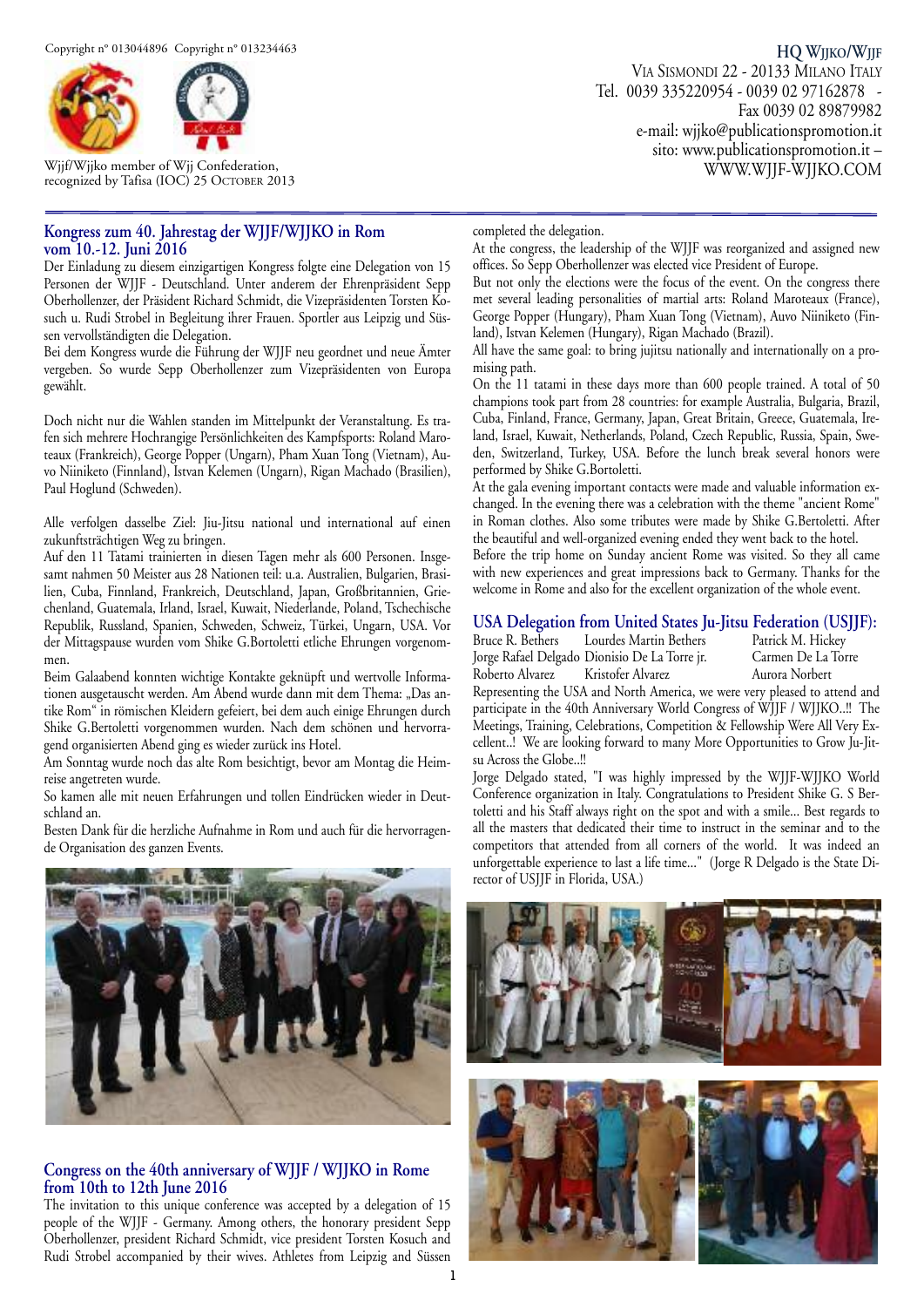

Wjjf/Wjjko member of Wjj Confederation, recognized by Tafisa (IOC) 25 OCTOBER 2013

## **HQ WJJKO/WJJF** VIA SISMONDI 22 - 20133 MILANO ITALY Tel. 0039 335220954 - 0039 02 97162878 - Fax 0039 02 89879982 e-mail: wjjko@publicationspromotion.it sito: www.publicationspromotion.it –

WWW.WJJF-WJJKO.COM



# **27th June 2016: WJJF/WJJKO Australasia**

In the 40th Anniversary month of June WJJF/WJJKO member Sensei Darren Miles from Camden Park Ju-Jitsu Club, South Australia was graded to 4th Dan (Yondan), with the support from WJJF/WJJKO Australasian Vice-President Hanshi Peter Pace and SA State Representative/Delegate Shihan Domenico Puz. Sensei Darren has been training in Ju-jitsu since the age of 6 directly under his father in the UK who has been affiliated with the WJJF and the BJJA for many years. In Adulthood when he migrated to Australia he furthered his Ju-Jitsu experience with his own Club and trained/graded under Sensei Alan Campbell. Now that he is correctly in line with the WJJF/WJJKO once more, he can continue passing on the legacy of the late Soke Robert Clark on to all his members.



Excellent grading!...Well deserved!

Congratulations Sensei Darren Miles!...Osu! Hanshi Peter Pace, WJJF/WJJKO

> Australasia, Vice-President

**John Wick meets the Master Antonio la Salandra** Definitely go and see the action movie made in USA "John Wick 2" starring

Keanu Reeves, production of which started last November in New York City. This time the production is coming from Hollywood and they have chosen as their Fight Consultant Master Antonio la Salandra, also a stunt team member (he has been standing in for one of the hit men.)

Keanu Reeves and co-star singer Common, have been training for the fights with all the 8711 staff and with the Master la Salandra in the the National Technical Center RAPID-WJJKO-RMBJJA - CSI, located in City Fitness Roma, via Paternopoli 54 / ROME, experimenting with the RAPID SYSTEM, BJJ , Knife Fighting and gun fighting.

Last March, Master la Salandra went back to the US for a series of seminars between Los Angeles, St Louis and Chicago, which will involve more big names in Hollywood and also to continue the partnership and workouts with the Grand Master Rigan Machado, who of course has been in the movies too.



Master la Salandra, has coached Mickey Rourke for his next fight, and has also continued training with John Wick's Producer Chad Staelstky.

Next October we will see again Master la Salandra in some Hollywood projects.

#### **Turkun summer camp**

The international Hokutoryu summer camp was held in Turku on the 1.-3. of July. Estonian Andrei Ambros was rewarded the 5. Dan. There were Hokutoryu teachers from Finland, Estonia, Russia and for the first time Nektarios Lykiardopoulos from Greece. For the black belts there was also sauna and swimming in the sea.

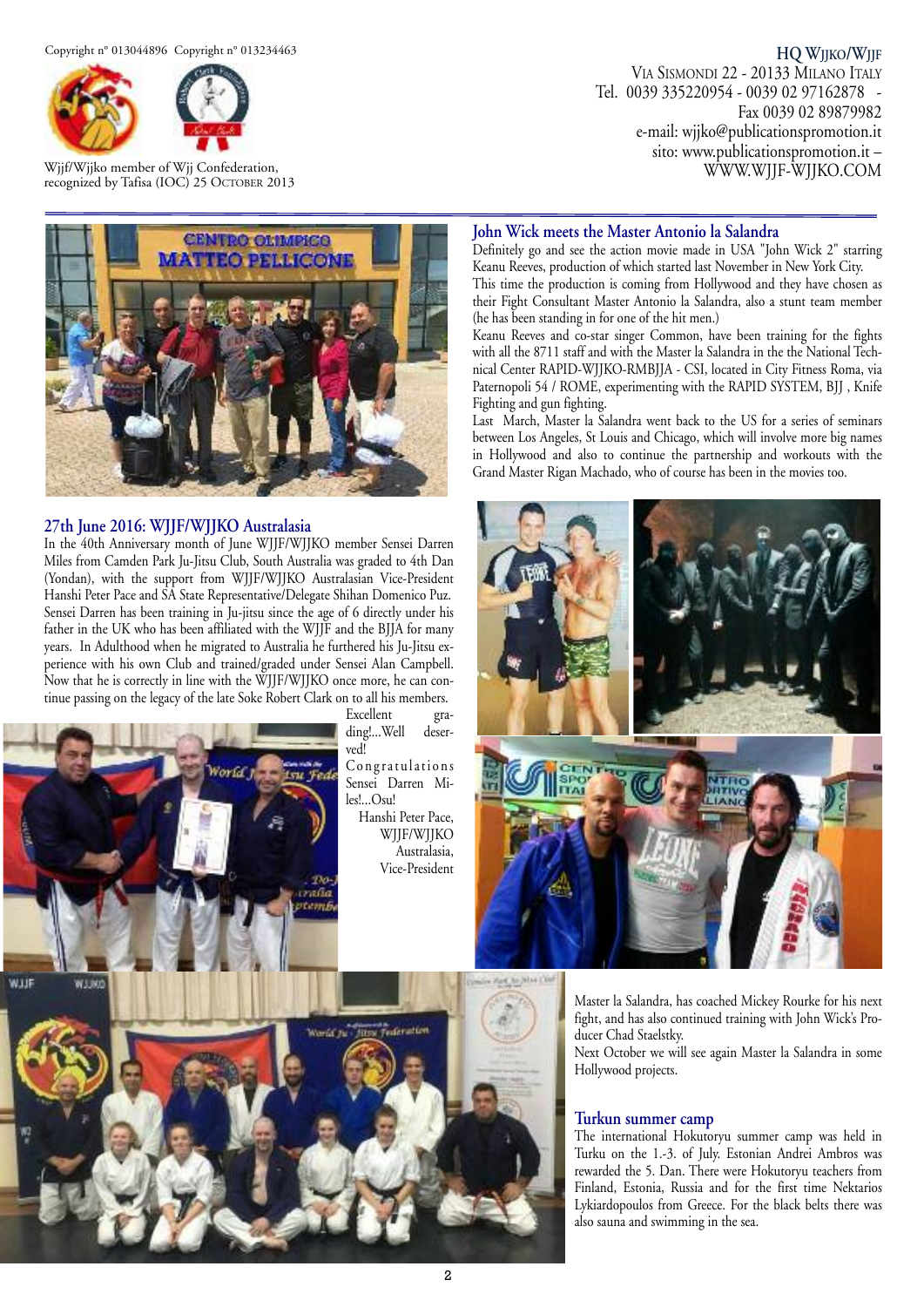Copyright n° 013044896 Copyright n° 013234463



Wjjf/Wjjko member of Wjj Confederation, recognized by Tafisa (IOC) 25 OCTOBER 2013

**HQ WJJKO/WJJF** VIA SISMONDI 22 - 20133 MILANO ITALY Tel. 0039 335220954 - 0039 02 97162878 - Fax 0039 02 89879982 e-mail: wjjko@publicationspromotion.it sito: www.publicationspromotion.it – WWW.WJJF-WJJKO.COM





*Turkun summer camp*



# **The important thing is to be there**

Is available on facebook the video of the demo: https://www.facebook.com/giacomo.bertoletti/videos/vb.1351869525/10210702166894272/?type=2&theater



Attn. Dr. Giacomo Spartaco Berolett

i Ma President Belgrade, 4th July 2016

Dear Spartaco,

First of all, I wish to thank you for the support of the WKC event recently held in Rimini! We had a fantastic championships and I believe that all participants share my opinion.

You made the unforgettable demonstrations at the opening ceremony and we all<br>enjoyed your performance! I must say all of us in the WKC appreciate your support<br>and promotion for the event.

The FIAM team has done all that they could do and I can not imagine more friendliness, devotion and helpfullness on their side!

I am certain that everybody who attended the 11th World Cadet, Junior and Senior Championships and World Cup for Children in Rimini has spent several very happy<br>days there! Because we had it all in one – a fantasticlly run championships, free of any tension, the abundance of hot Mediteranean climate, plenty of things to do apart<br>from the main reason we were there: strolls through the old Rimini town, going to the<br>beaches, enjoying great Italian food, etc.

Thank you also my friend for your kind offer to help and host the next world event,<br>the WKC ExCom will seriously consider this one of the best options and decide in due ime.

I am looking forward to meeting you again soon,

Sincerely yours

Marko Nicović

President



# **6th TAFISA World Sport for All Games, Jakarta 2016!**

06 October, 12 October 2016

Dear Colleagues, our Doct. Paul Hoglund, President Wjj Confederation, of which we are a member and vice chairman of Tafisa, is informing us about a great "martial" event.

Could be a great idea to include our ju jitsu, with a demo, mini stage and a demonstrative competition of embo.

Information regarding TAFISA, you can find on its home page www.tafisa.net. You can also find all information there regarding the event at Jakarta etc.

For any other info please, you can contact directly WJJC Dr. Paul G Hoglund, President, +46-70-5270799, pghoglund@telia.com.

Thanks for your kind reply, oss!!



CC: WJJC Vice President and Founder Spartaco Bertoletti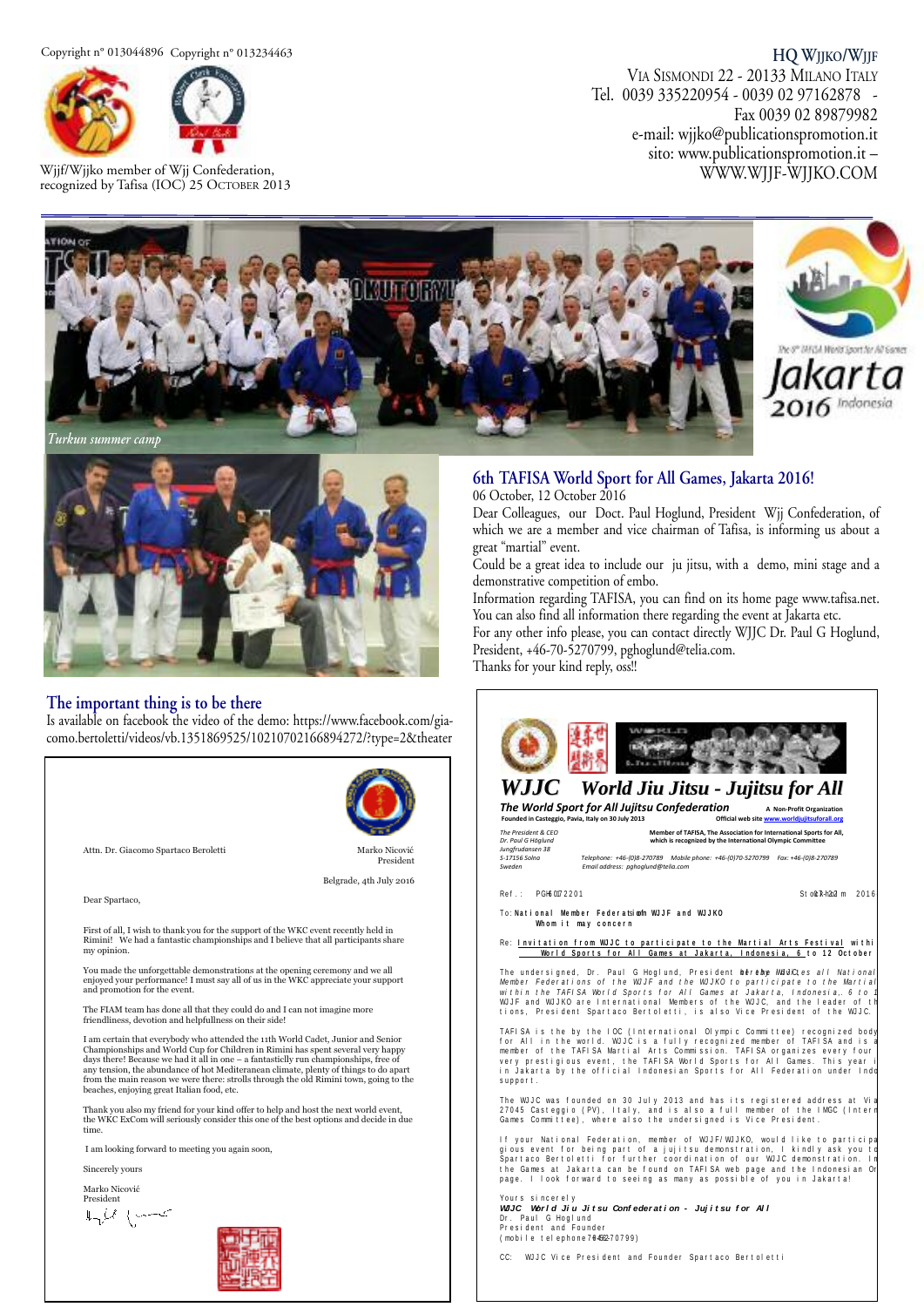

Wjjf/Wjjko member of Wjj Confederation, recognized by Tafisa (IOC) 25 OCTOBER 2013

#### **Israel opens its doors in brazilian jiu jitsu Pdf-Machado - Wjjf with the La Salandra shihan**

The summer camp organized by Kaicho Amir Barnea was held in the beautiful town of Caesarea (Sdot Yam – Israel) from July 24 to 26. For this event, Master Barnea chose with him Shihan Antonio Salandra, Representative for Europe of the Grand Master Rigan Machado Brazilian Jiu Jitsu School. Alternating classes of boys with adults, in 3 days of training, Master la Salandra proposed basic work of "drills", a bit 'more advanced intended for adult classes, among whom were present renowned masters of Israel . Great satisfaction expressed by Kaicho Baenea for the 100% of positive feedback on the seminars dealt by Master la Salandra. During the afternoon lesson of the 24th , they also combined the syllabus wjjf techniques with bjj elements. Perfect organization of the event, which was not only focused on martial arts, but also an opportunity for a holiday with a top hospitality in the wonderful Caesarea.



Kaicho Amir Barnea expressed his willingness to go further with the collaboration and technical integration of Maestro la Salandra, a collaboration that was already confirmed by Shike Berto-

**HQ WJJKO/WJJF** VIA SISMONDI 22 - 20133 MILANO ITALY Tel. 0039 335220954 - 0039 02 97162878 - Fax 0039 02 89879982 e-mail: wjjko@publicationspromotion.it sito: www.publicationspromotion.it – WWW.WJJF-WJJKO.COM

letti two years ago, with the international genesis started during the first internship in May with Kaicho David Toney in Northern Ireland .

Again in Bellymena (Northern Ireland), in August, there will be the next seminar of Master la Salandra (the second one in three months), already sold out after 3 days from the publication.

The continuous work of these exchanges, is improving more and more the technical potential in WJJF-WJJKO, who already has a run-in and winning system. Pro Defensive Solutions - RAPID, press office

**Gsb a Rio**





**Giacomo Spartaco BERTOLETTI JOURNALIST JORNALISTA** SPORTIVO - SAMURAI